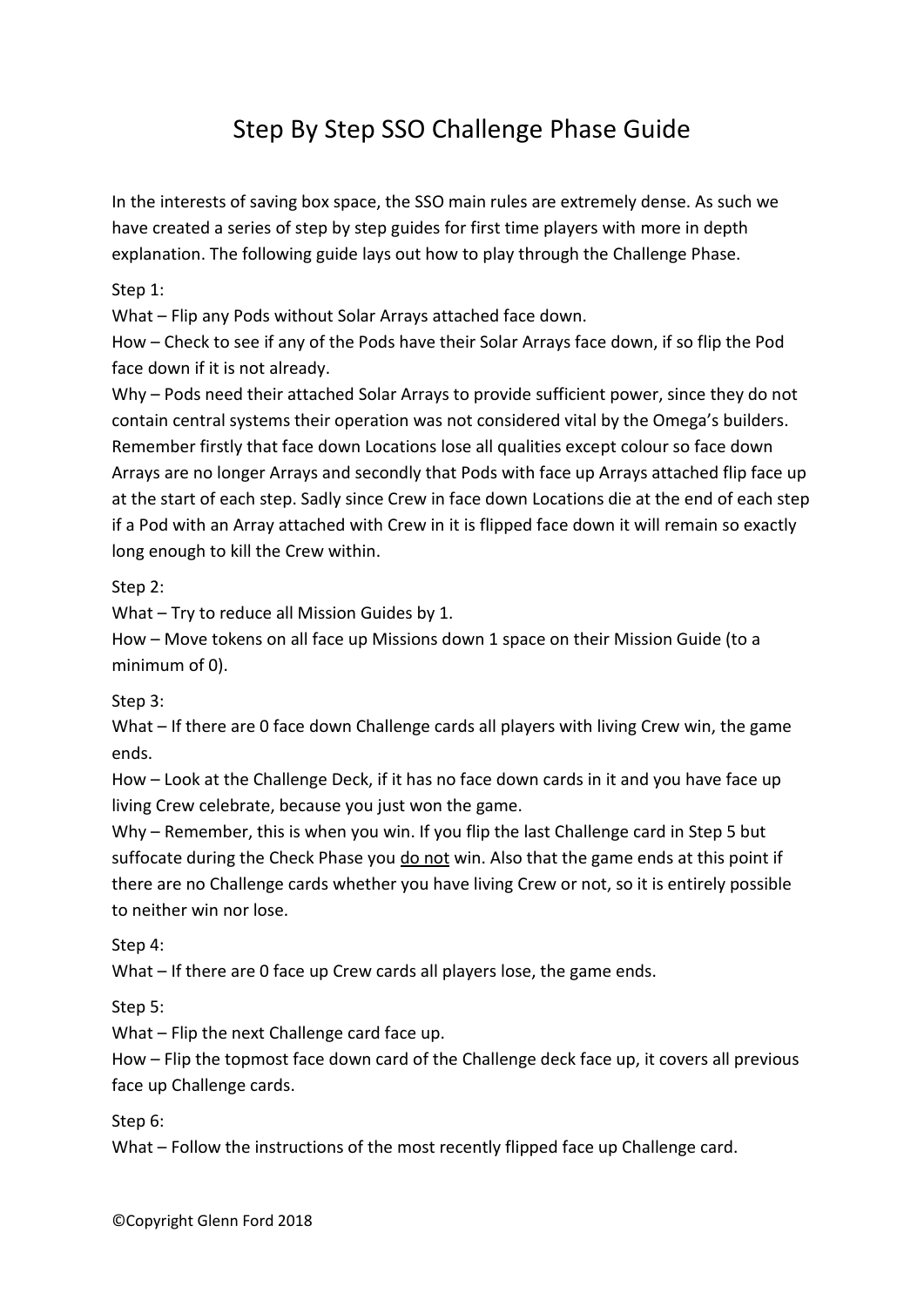How – Read the most recently flipped face up Challenge card. It will consist of 4 parts; title, instructional text, Mission activation and flavour text. Firstly, follow all instructional text then only once it is complete activate Missions. If the card contains the permanent key word (not present in the SSO base set) remove it from the stack, it remains in play for the rest of the game.

To activate a card's stated Mission, flip face up any Mission still in the game that it lists. Listed Missions that are already face up or have been removed from the game due to success are ignored. If a Challenge card lists multiple Missions either all of them need to activate or none, if one or more are unable to activate for any reason ignore the activation of all Missions by the card.

Why – The Challenge Deck drives the narrative threat of the game, it tells a story of peril and danger. Each Mission connects to a Challenge card and visa versa in a narratively intelligent fashion.

Remember that this is the only point in the game when Challenge cards are activated so that any cards flipped prior to Step 5 of this Phase are effectively skipped and should be considered a player reward and a significant advantage. Players win SSO by exhausting the Challenge Deck and generally lose it by experiencing the effects of too many Challenge cards, as such the more cards that can be flipped outside of this Phase the better.



 "Sinister Noise" reduces the highest "Maintenance Report" moves a rank Mission 1.



ranked Crew's Morale then activates token then activates Missions 3 and 4.



"Airlock Shutdown" flips the Main Airlock face down then activates Mission 4.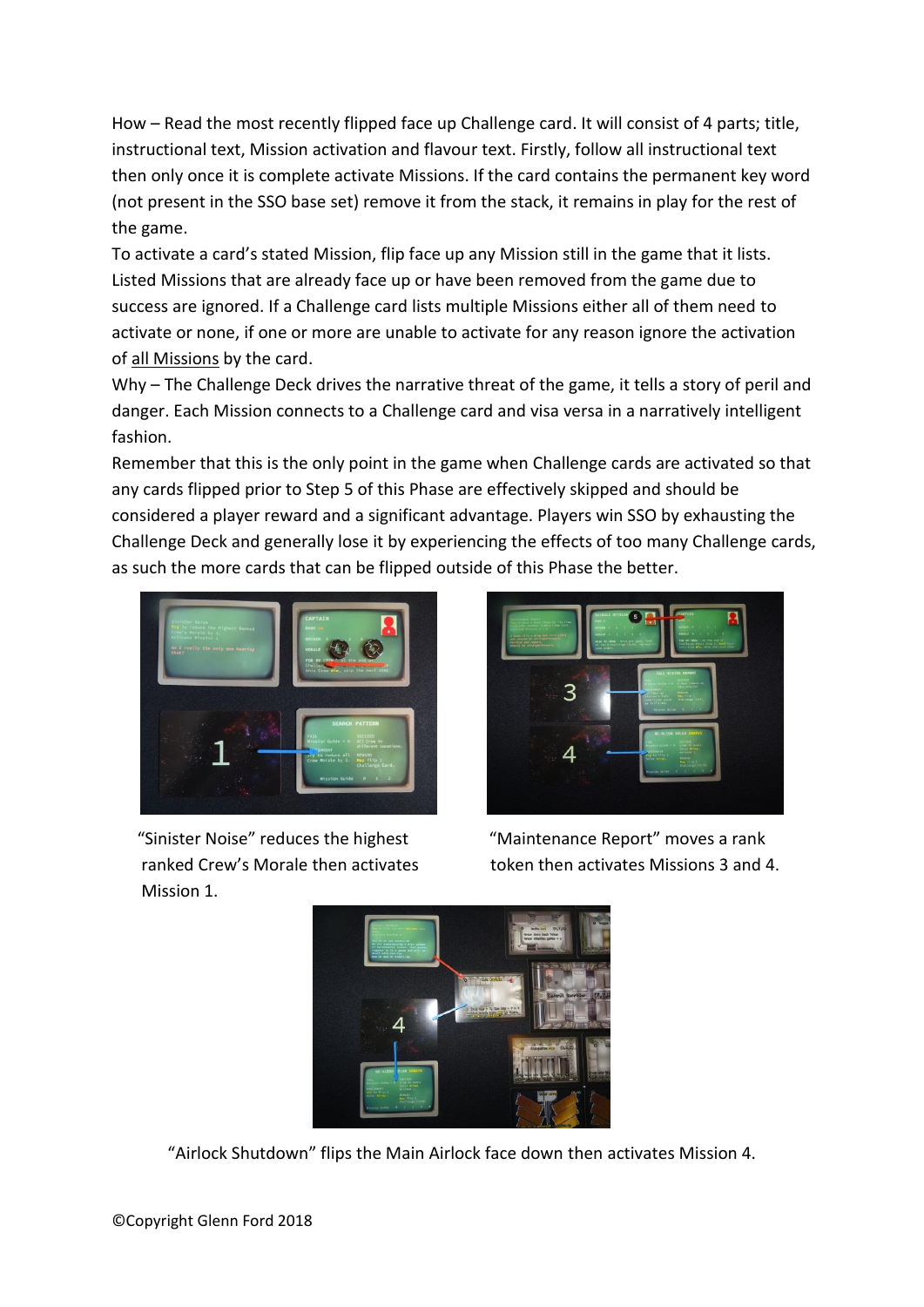#### Step 7:

What – If a face down Mission is activated in Step 6, flip it face up and place a green token on the highest number of its Mission Guide. Players place all of their Crew's rank tokens that are on their matching Crew cards in their closed left or right hand in any ratio. Reveal all hands simultaneously, add up all values in all left hands then all values in all right hands. Return the lowest value group to their Crew cards.

How – Crew vote to engage Missions or not. Only rank tokens on their matching Crew cards can be used to vote, players cannot vote with other Crew's tokens that happen to be on their Crew cards nor can they reclaim tokens from other Crew's Crew cards or Mission cards. After voting there should be 2 group scores, return rank tokens belonging to the lower group to their Crew cards, irrespective of which side they voted for. When playing in solo mode or fully co-op players may elect to vote openly, but its rather more fun not to. Why – Players discuss the viability of the Mission plans and then Crew vote to enact them or not, opinions can differ even when playing totally co-operatively, if they do then ensure disagreements do not drive an unfortunate wedge between players. Note that the values of rank tokens are totalled and compared, not the number of rank tokens, meaning that a higher ranked Crew member is able to out vote potentially several lower ranking Crew members.

### A note on rank tokens:

Rank tokens are best thought of as representing what is on a Crew member's mind at any given point, what they are giving their personal thought or attention to. If they vote for a Mission they will then be giving that Mission their personal attention and will be against committing to additional Missions until it is dealt with; if they use the Computer Module or Medical Pod to do down another Crew member their thoughts will be on that Crew's potential reaction to their treachery and filled with guilt such that they will be unwilling to work as a team on Missions or focus on voting; if Mission Control asks Crew to report on each other their concentration will be on the individual they are asked to report on. They can calm their minds by dealing with the source of their concerns or by consulting Mission Control via the Radio Pod.

### Step 8:

What – If the left hand total is higher or both are equal Try to reduce all Crew's Morale by 1, flip the Mission card face down and return the voting rank tokens to their Crew cards. How – If the left hand total, voting against engaging the Mission, is higher or both totals are equal (note that a total of 0 in both groups is equal) reduce all Crew's Morale by 1 to a minimum of 0. Flip the Mission face down, return any tokens on it to their source and return any rank tokens used in the last vote (which should still be in player's hands) to their own Crew cards.

Why – If a Mission is voted down all Crew suffer Morale loss for failing to attempt to deal with an obvious problem. Note that Morale is only lost if a Mission is voted down, not if a